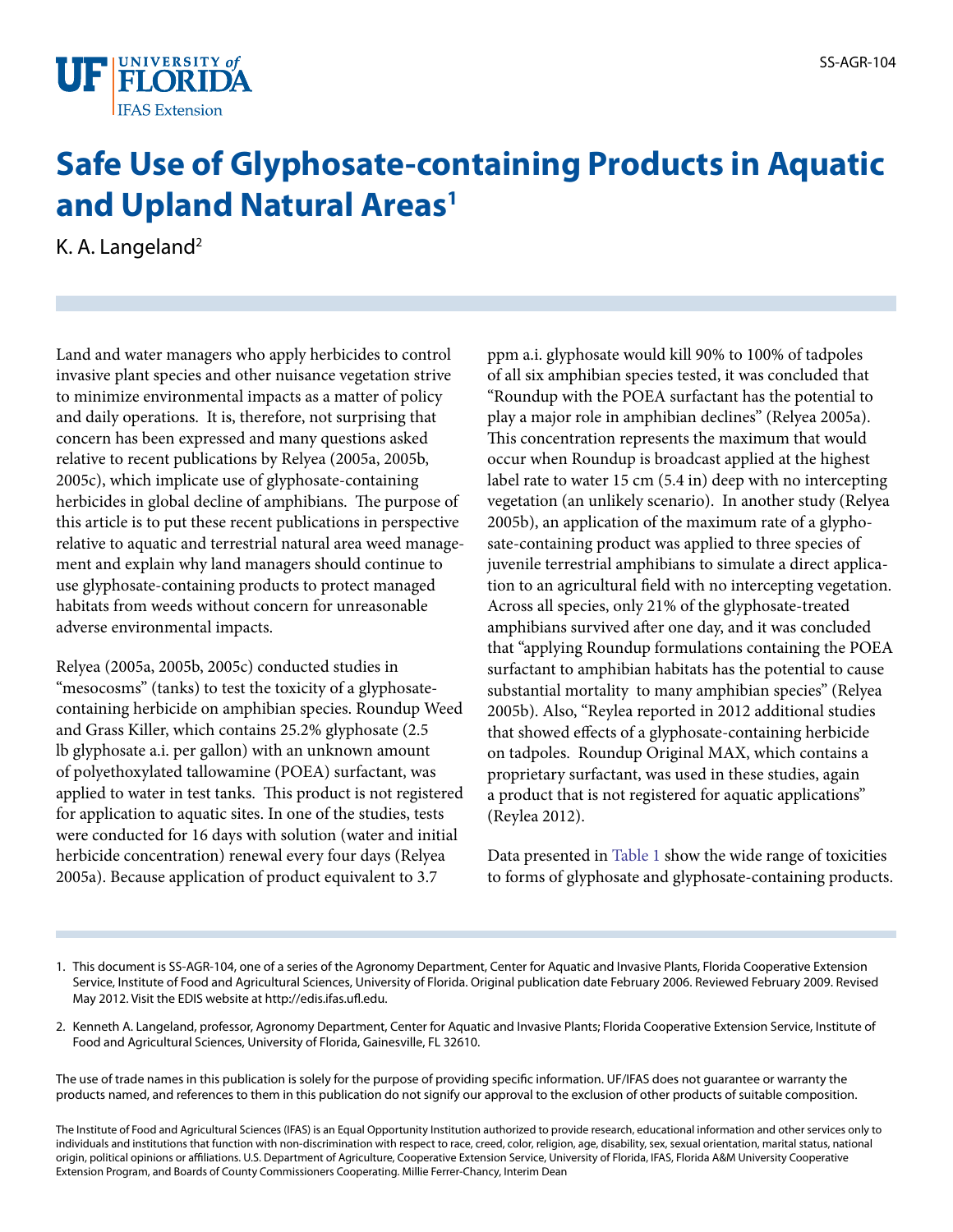Roundup is 10 to 100 times more toxic to indicator species than either the parent glyphosate acid or Rodeo, which contains the isopropylamine salt of glyphosate. POEA, the surfactant contained in the original Roundup, was the most toxic surfactant of 19 tested on bluegill sunfish (Haller and Stocker 2003). Several studies have reported toxicity levels of glyphosate products to amphibian species (Edgington et al. 2004, Howe et al. 2004, Mann and Bidwell 1999, Wojtaszek et al. 2004, Perkins et al. 2000). Toxicity of Roundup to aquatic organisms because of the POEA surfactant was known by Monsanto when Roundup was originally labeled in 1978 and data were provided to the Environmental Protection Agency (EPA). This is why the formulation was not registered for aquatic uses; nor are glyphosate-containing products with POEA now registered for aquatic use. Most glyphosate-containing products that are registered for aquatic use are manufactured without surfactant (Touchdown Pro, the exception, contains a different surfactant) so that the applicator can use one of the many commercial surfactant products available that have low toxicity to aquatic organisms and instructions for aquatic applications. While the contents of commercial surfactants is proprietary information, they are regulated and only contain ingredients that are approved by EPA or the Food and Drug Adminstration.

When applying glyphosate-containing herbicides that do not contain POEA, Relyeas studies are not applicable. When applying glyphosate-containing products that contain no surfactant and registered for application to vegetation growing in water, addition of only those surfactants with aquatic use directions should be used. This will prevent unreasonable adverse impacts to aquatic organisms.

Assumptions of Relyea's experimental design exaggerate the potential impact of glyphosate-containing products relative to application for control of invasive plants in upland natural areas and in wetlands. Because glyphosate-containing products that are labeled only for terrestrial application are not applied to aquatic sites, concern for exposure to aquatic organisms is an issue of drift or contact with temporary pockets of water. Concentration much lower than that resulting from maximum application rates are expected. When spot treatments of herbicide using hand-held equipment are made, the applicator has direct control of where the spray solution is applied and little, if any, herbicide comes in contact with standing water. Likewise, direct application of spray solution to amphibians is unlikely. Broadcast application of glyphosate-containing products with POEA are rarely made to upland natural areas because of potential damage to non-target plant species, and if

broadcast applications are made, vegetation is present that intercepts a majority of the spray solution. Exposure of test organisms for 16 days with solution renewal every four days is not consistent with realistic exposure under vegetation management practices. Under field conditions active ingredients and adjuvants are broken down or sequestered through natural processes. Renewal of test solution every four days is equivalent to four separate applications. Field studies to assess impacts under representative natural conditions, and monitoring studies conducted under conditions relevant to product use indicate that glyphosate herbicides registered for terrestrial application are not likely to result in adverse effects to amphibians when used according to label directions (Wojtaszek et al. 2004, Thompson et al. 2004).

When applying glyphosate-containing products containing POEA to upland natural areas, there is a wide margin of safety to amphibians and other wildlife relative to toxic levels and realistic potential exposure levels. Applicators who apply glyphosate-containing products according to instructions on the herbicide label and on the surfactant label will have an acceptable margin of safety to wildlife. Land managers should continue to use glyphosate-containing products to protect managed habitats from weeds without concern for unreasonable adverse environmental impacts, as originally determined by regulatory agencies when these products were considered for registration. There are no data that suggest the use of glyphosate-containing herbicide products is responsible for global declines in amphibian populations.

## **Literature Cited**

Edgington, A. N., P.M. Sheridan, G. R. Stephenson, D. G. Thompson and H. J. Boermans. 2004. Comparative effects of pH and Vision® Herbicide on two life stages of four anuran amphibian species. Environ. Toxicol. Chem. 23:815-822.

Haller, W. T. and R. K. Stocker. 2003. Toxicity of 19 adjuvants to juvenile *Lepomis macrochirus* (bluegill sunfish). Environ. Toxicol. Chem. 22:615-619.

Howe, C. M., M. Berrill, B. D. Pauli, C. C. Helbing, K. Werry and N. Veldhoen. 2004. Toxicity of glyphosatebased pesticides to four North American frog species. Environ. Toxicol. Chem. 23:1928-1938.

Mann, R. M. and J. R. Bidwell. 1999. The toxicity of glyphosate formulations to four species of southwestern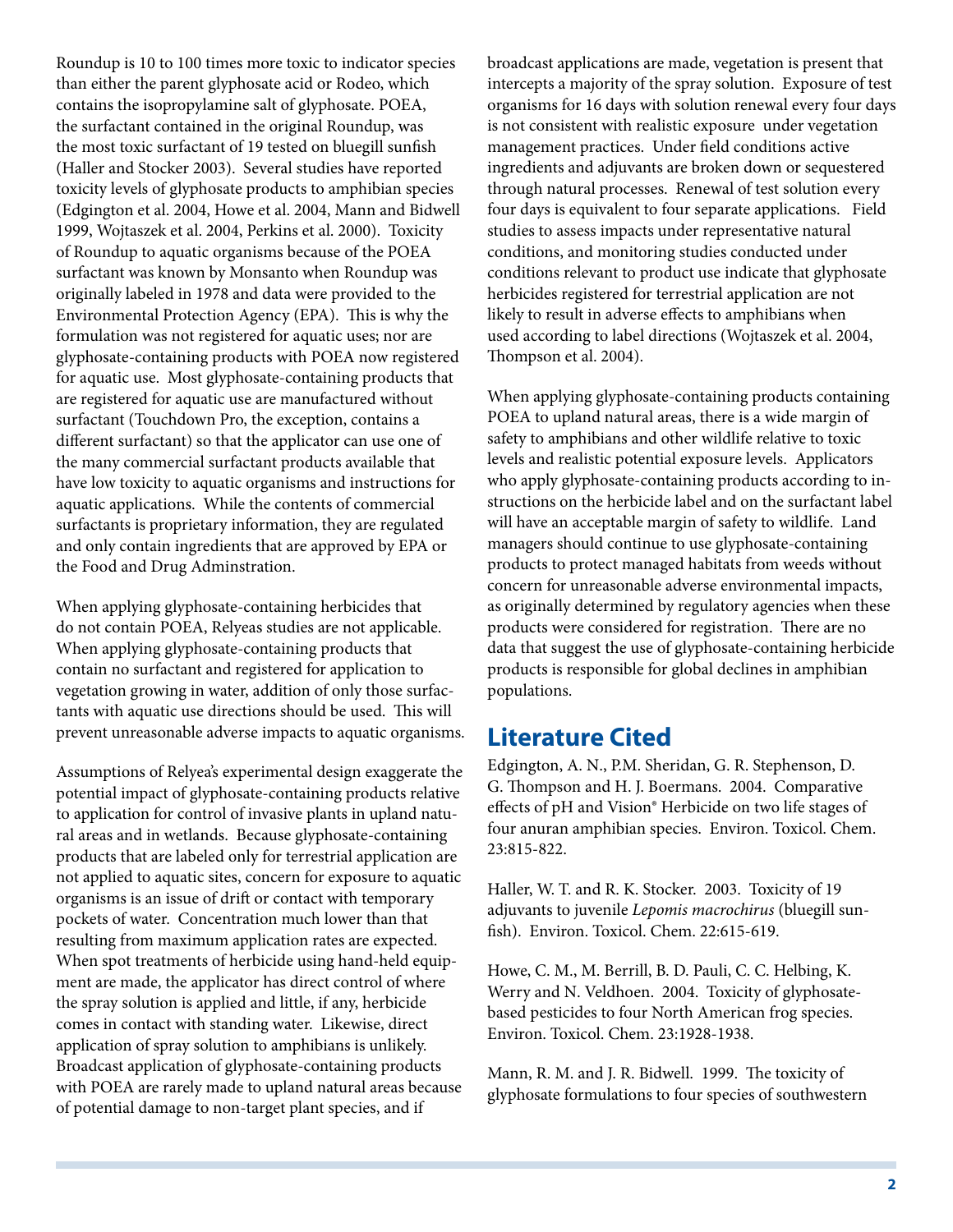Australian frogs. Arch. Environ. Contam. Toxicol. 36:193-199.

Perkins, P. J., H. J. Boemans, G. T. Stephenson. 2000. Toxicity of glyphosate and triclopyr using the frog embryo teratogenesis assay - *Xenopus.* Environ. Toxicol. Chem. 19:940-945.

Relyea, R. A. 2005a. The lethal impacts of Roundup and predatory stress on six species of North American tadpoles. Arch. Environ. Contam. Toxicol. 48:351-357.

Relyea, R. A. 2005b. The lethal impact of Roundup on aquatic and terrestrial amphibians. Ecological Applications 15:1118-1124.

Relyea, R. A. 2005c. The impact of insecticides, and herbicides on the biodiversity and productivity of aquatic communities. Ecological Applications 15:618-627.

Reylea, R. 2012. New effects of Roundup on amphibians: Predators reduce herbicide mortality; herbicides induce antipredator morphology. Ecological Applications 22:634-647."

Thompson, D. G., B. F. Wojtaszek, B. Staznik, D. T. Chartrand, and G. R. Stephenson, 2004. Chemical and biomonitoring to assess potential acute effects of Vision® Herbicide on native amphibian larvae in forest wetlands. Environ. Toxicol. Chem. 23:843-849.

Vencill, W. K. ed. 2002. Herbicide Handbook. Weed Science Society of America, Lawrence, KS. 493 pp.

Wojtaszek, B. F., B. Staznik, D. T. Chartrand, G. R. Stephenson, and D. G. Thompson. 2004. Environ. Toxicol. Chem. 23:832-842.